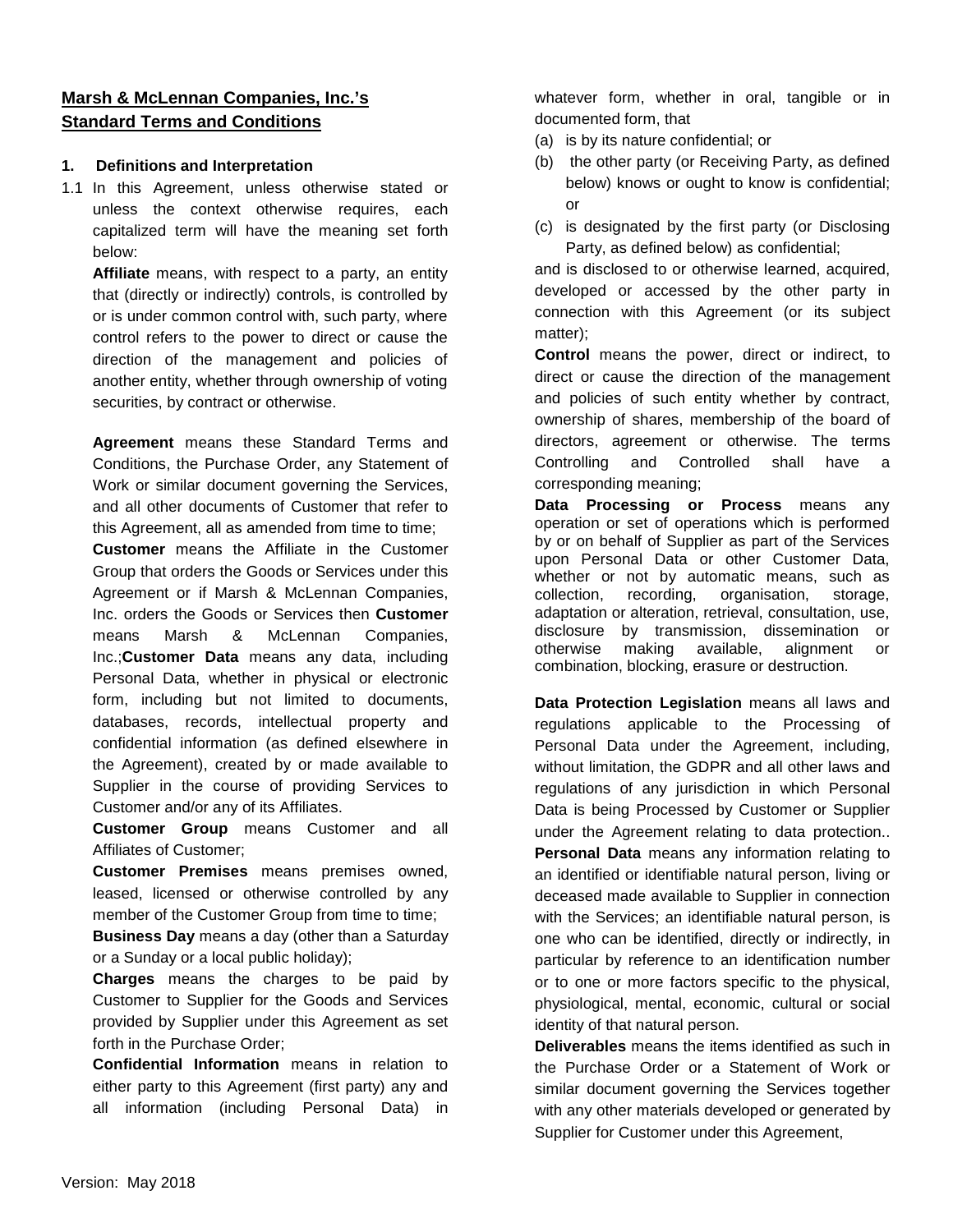**Disclosing Party** means, in relation to any Confidential Information, the party to which such Confidential Information belongs;

**Effective Date** means the earlier of the date of the Purchase Order and the date Supplier provides any of the Goods or Services;

**Goods** means the items identified as such in the Purchase Order together with any other materials or items provided by or on behalf of Supplier to Customer;

**Good Industry Practice** means the exercise of that degree of skill, prudence, care and foresight, and the practices and professional standards and performance by a sufficient number of appropriately experienced, qualified, competent, trained and efficient personnel, which would reasonably and ordinarily be expected to be exercised by a reputable, well-managed, skilled and experienced person providing services or deliverables, or both, of the same (or materially similar) nature as those to be provided by Supplier under this Agreement;

**Indemnified Parties** means Customer and each other member of the Customer Group and **Indemnified Party** shall be construed accordingly; **Insolvency Event** means one or more of the following events:

- (a) an administrator, administrative receiver, receiver or manager, liquidator or similar officer is appointed in respect of the whole or any part of Supplier's assets and/or a winding up petition is issued against Supplier;
- (b) Supplier proposes to enter or enters into any composition or arrangement with its creditors generally or any class of creditors; or
- (c) as otherwise defined under applicable law;

**Intellectual Property Rights** means patents, trade marks, service marks, logos, trade names and business names, domain names, copyrights (including future copyrights), database rights, moral rights, rights in designs, rights in and to Confidential Information (including know how, business methods, data and trade secrets) and all other intellectual property rights, in each case subsisting or pending at any time in any part of the world;

**Minimum Control Requirements** means those minimum control requirements specified by Customer and with which Supplier may be required by Customer to comply in relation to the following -

Data Processing; Data Privacy; Records Management; Business Continuity Management; People Screening; IT Security; Physical Security; Logical Access Management; Sustainability;

**Purchase Order** means the purchase order issued by Customer detailing the Goods and/or Services to be provided by Supplier to Customer and to which these terms and conditions relate;

**Receiving Party** means, in relation to any Confidential Information, the party to which Confidential Information of the other party is disclosed, or which otherwise learns, develops or acquires Confidential Information of the other party pursuant to or in connection with this Agreement;

**Relevant Law** means any statute, enactment, ordinance, order, regulation, guidance or other similar instrument in any jurisdiction, including any jurisdiction from which the Services are provided or in which any Services are received (or both) as amended from time to time, which relate to the performance of this Agreement (including for the avoidance of doubt Data Protection Legislation);

**Services** means all the obligations of Supplier under this Agreement, (including the provision of any Goods), and performance of the services described in this Agreement;

**Specification** means the relevant specification for the Goods set forth in the Purchase Order or otherwise made part of this Agreement in writing;

**Supplier** means the provider of the Goods and/or Services, including its subcontractors and Affiliates who provide all or portions of the Goods and/or Services as identified in this Agreement;

**Supplier Group** means Supplier and all Affiliates of Supplier;

**Supplier Personnel** means all employees, officers, directors, contractors, consultants, agency staff and other individuals employed or engaged by or on behalf of Supplier or any of its subcontractors; and Supplier's subcontractors; and

**Term** means the term, if any, set forth in the Purchase Order.

1.2 In this Agreement, unless otherwise stated (or unless the context otherwise requires) the words "other", "includes", "including", "for example" and "in particular" do not limit the generality of any preceding words and any words which follow them shall not be construed as being limited in scope to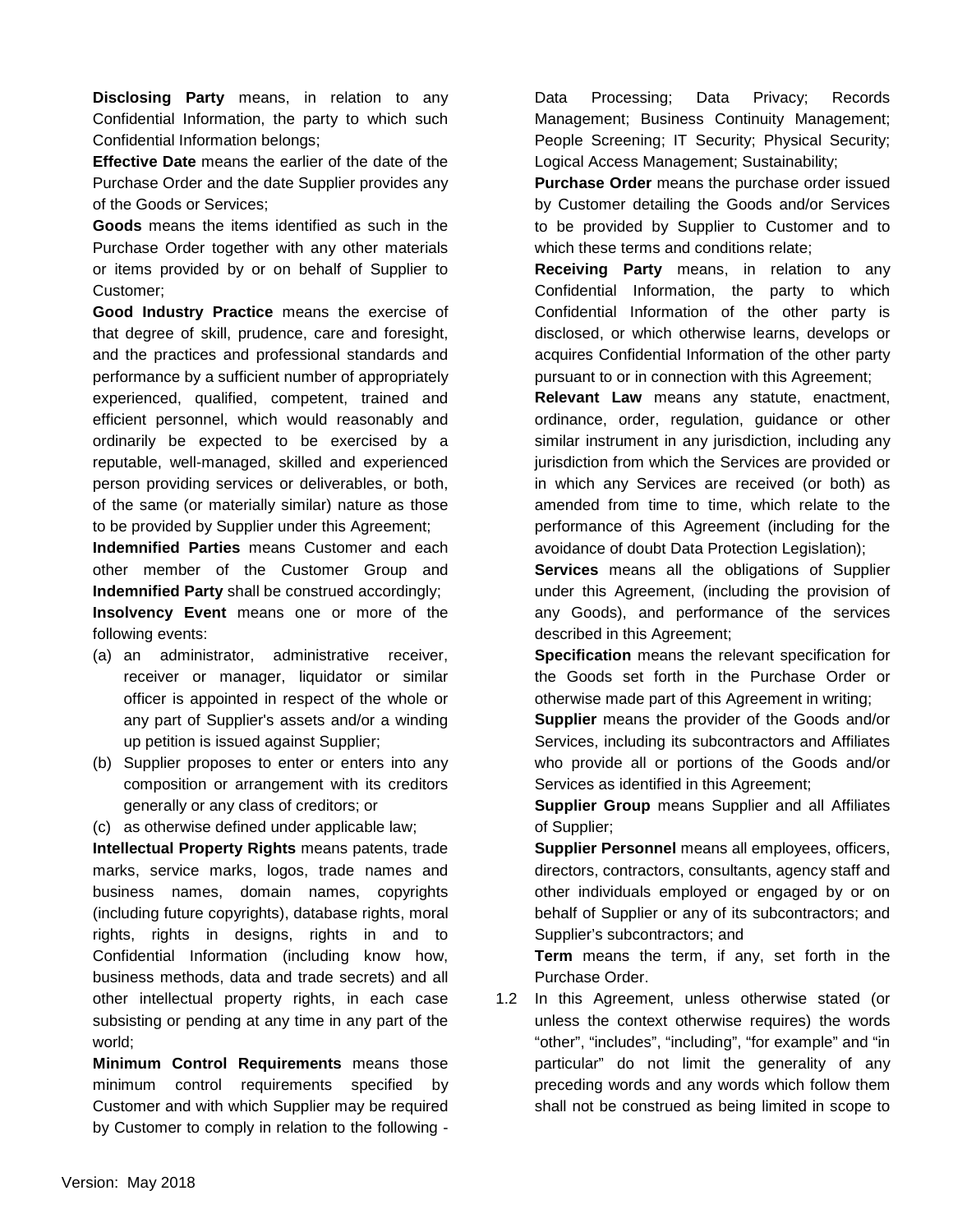the same class as the preceding words where a wider construction is possible.

# **2 Commencement and Term**

This Agreement shall commence on the Effective Date and shall apply to the supply of the relevant Goods and Services and shall continue for the Term or, if no Term is specified in the Purchase Order, until the completion of the Services, unless terminated in accordance with the terms of this Agreement.

# **3 Application of Terms**

These Standard Terms and Conditions (a) apply to the exclusion of any other terms and conditions contained or referred to in any acknowledgment or acceptance of order, specification, letter, invoice or other communication sent by Supplier to Customer, whether before or after the Effective Date; and (b) take precedence over any conflicting provisions in a Statement of Work or similar document governing the Services.

# **4 Supply of Goods and Services**

- 4.1 Supplier shall perform the Services and provide the Goods on the terms and conditions set forth in this Agreement (including complying with any relevant timetable or milestones), and perform the Services in accordance with Good Industry Practice and in compliance with all Relevant Laws. All Supplier Personnel performing Services for Customer will comply with the relevant provisions of the Marsh & McLennan Companies Code of Conduct (available at http://www.mmc.com/about-us/aboutculture.html#tgg).
- 4.2 Supplier shall indemnify and hold the Indemnified Parties harmless from and against all claims, demands, causes of action, losses, expenses, liabilities and damages and costs (including without limitation any loss of profit and loss of reputation, and all interest, penalties, reasonable legal fees and expenses, and other professional costs and expenses) suffered or incurred by Indemnified Parties, their directors, officers, employees, agents and subcontractors arising out of or in connection with any (a) failure to comply with applicable law, (b) breach of contract, and/or (c) negligent or wilful (or negligent and wilful) act or omission, of Supplier or Supplier Personnel in supplying, delivering or

installing (or any one or more of them) the Goods or performing the Services.

# **5 Inspection, Testing and Samples**

- 5.1 If required by Customer, Supplier shall submit samples of the Goods to Customer for Customer's approval before the Goods are delivered.
- 5.2 Customer shall be entitled at any time during the manufacture, processing and storage prior to delivery (or any of them) of the Goods to inspect and test the Goods. Supplier shall at its own cost provide or shall procure the provision of such facilities as may be reasonably required by Customer for such purpose.
- 5.3 If, as a result of any inspection or test carried out pursuant to Section 5.2, Customer is of the reasonable opinion that the Goods do not comply with this Agreement or are unlikely on completion of manufacture or processing to so comply, Customer may inform Supplier accordingly and Supplier shall take such steps as may be necessary to ensure such compliance.
- 5.4 Notwithstanding any testing or inspection carried out pursuant to this Section 5, Supplier shall remain fully responsible for the Goods and any such inspection or testing shall not diminish or otherwise affect Supplier's obligations under this Agreement.

# **6 Delivery of Goods**

- 6.1 The Goods shall be delivered to the Customer Premises or other premises as set forth in the Purchase Order on the date or within the period stated therein and in either case during the normal business hours of Customer.
- 6.2 Supplier shall provide to Customer, sufficiently in advance of delivery, any instructions or other information required to enable Customer to accept delivery of the Goods.
- 6.3 The Goods shall be properly packed and secured in such a manner as to reach their destination in a good condition in light of the nature of the Goods and other applicable circumstances. Supplier shall off-load the Goods at its own risk as directed by Customer.
- 6.4 Customer shall have no obligation to pay for or return packing cases, skids, drums or other articles used for packing the Goods whether or not reusable.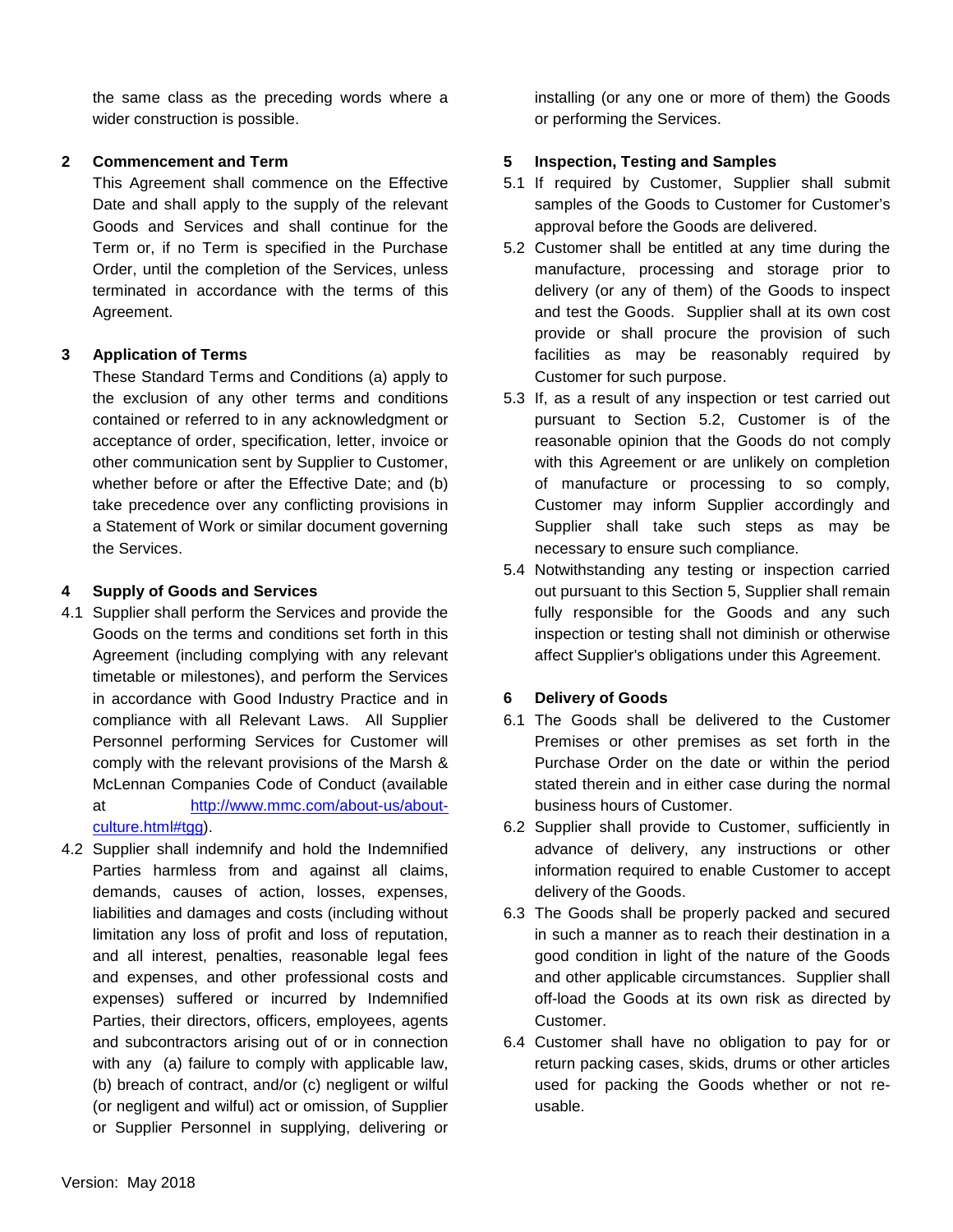- 6.5 The time of delivery of the Goods shall be of the essence of the Agreement.
- 6.6 All Goods should be accompanied by a detailed advice note stating the applicable Purchase Order number and giving full particulars of the Goods supplied.
- 6.7 If the Goods are to be delivered by instalments the Agreement shall be treated as a single Agreement and not severable.
- 6.8 If the Goods are delivered to Customer in excess of the quantities set forth in the Purchase Order, Customer shall not be bound to pay for the excess and any excess shall be and remain at Supplier's risk and shall be returnable at Supplier's expense.
- 6.9 Upon delivery of the Goods to Customer, Customer shall either reject or accept the Goods, such acceptance not to be unreasonably withheld or delayed. Customer shall have the right to reject Goods after any latent defect in the Goods has become apparent.
- 6.10 Without prejudice to any other right or remedy Customer may have, if any Goods are not supplied in accordance with, or if Supplier fails to comply with, any of the terms of this Agreement, Customer shall be entitled to avail itself of any one or more of the following remedies at its discretion:
	- (a) to reject the Goods (in whole or in part) and return them to Supplier at the risk and cost of Supplier on the basis that a full refund for the Goods so returned shall be paid forthwith to Customer by Supplier;
	- (b) to give Supplier the opportunity (at Supplier's expense) either to remedy any defect in the Goods or to supply replacement Goods and carry out any other necessary work to ensure that the terms of the Agreement are fulfilled;
	- (c) to obtain such damages as may have been as a result of or in connection with Supplier's breach or breaches of the Agreement; or
	- (d) to terminate this Agreement in whole or in part immediately upon giving written notice to Supplier.

#### **7 Title and Risk; Insurance**

7.1 Without prejudice to Section 12 (Intellectual Property Rights) title and risk in the Goods shall pass to Customer upon the delivery of such Goods to Customer, free from any third party rights or interests (including liens, charges and options),

unless payment for the Goods is made prior to delivery in accordance with this Agreement, in which case title (but not risk) to the Goods shall pass to Customer once payment has been made for the Goods by Customer.

7.2 Supplier shall, at its sole expense (a) until delivery of the Goods in accordance with this Agreement, insure the Goods against all risks to their full replacement value; and (b) maintain other appropriate insurance coverages, including professional indemnity (Errors and Omissions) coverage or insurance providing coverage for liability arising out of Supplier's Services, with insurance companies and in amounts acceptable to Customer and will furnish to Customer upon request certificates of insurance evidencing such coverage.

#### **8 Charges, Invoicing and Payment**

- 8.1 Customer shall pay to Supplier the Charges within 45 days after the date on which Customer receives from Supplier a complete and accurate invoice in accordance with the Purchase Order.
- 8.2 All Charges and other sums payable under this Agreement are exclusive of taxes, which, if taxes are applicable, will be payable at the applicable rate.
- 8.3 Supplier shall comply with Customer invoicing requirements (electronic or otherwise), including entering into agreements with, and compliance with the invoicing processes of, any third party nominated by Customer for the purposes of receiving or processing invoices.

#### **9 Business Continuity**

Supplier shall (i) take all reasonable precautions to ensure that, in the event of a disaster, or other event beyond its reasonable control, the impact of such event on the ability of Supplier to comply with its obligations under this Agreement will be reduced to the greatest extent possible, (ii) ensure that it has appropriate back-up arrangements in place, and (iii) comply with Minimum Control Requirement relating to Business Continuity Management if so required by Customer.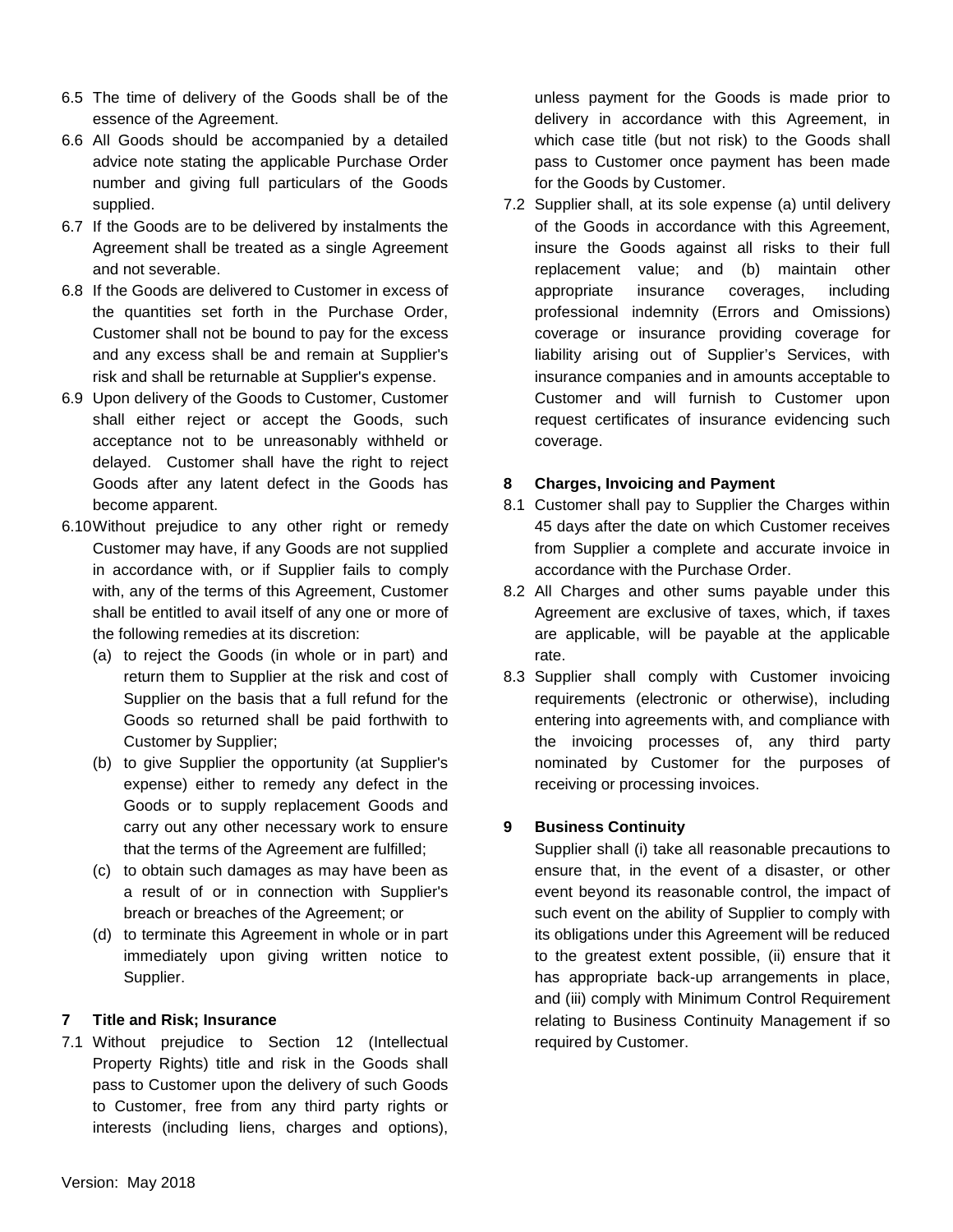### **10 Supplier Personnel, Non-Discrimination and Environment**

- 10.1 Supplier shall be and shall remain fully responsible for the acts, omissions and management of, and performance by, all Supplier Personnel.
- 10.2 Supplier will take all appropriate steps, at Supplier's cost, to ensure that all Supplier Personnel providing Goods and/or Services in relation to this Agreement are adequately vetted in accordance with Good Industry Practice, including at a minimum verifying qualifications and to the extent permitted by applicable law undertaking background checks, and comply with the Minimum Control Requirement relating to People Screening if so required by Customer. Supplier shall not assign any Supplier Personnel to any obligations, work or services relating to this Agreement without Customer's prior written consent if Supplier has not complied with such vetting process or if information which arises out of the vetting process or which is otherwise known by Supplier in relation to an individual is such that a service provider exercising Good Industry Practice would not assign such individual to perform the service or any other obligation of the relevant member of the Supplier Group.
- 10.3 Customer reserves the right to refuse to admit to, or to remove from, any Customer Premises or other premises any Supplier Personnel:
	- (a) whose admission or presence would, in Customer's opinion be undesirable or who represents a threat to confidentiality or security; or
	- (b) whose presence would be in breach of any rules and regulations governing Customer's own staff,

provided that Customer notifies Supplier of any such refusal or removal.

- 10.4 The exclusion of any such individual from such Customer Premises or other premises pursuant to Section 10.3 shall not relieve Supplier from the performance of its obligations under this Agreement.
- 10.5 During the performance of this Agreement, Supplier will not victimize, harass or discriminate against any employee of either party to this Agreement or any applicant for employment with either party to this Agreement due to their gender, gender identity, race, disability, age, religious belief, sexual

orientation or part time status, in violation of Relevant Law.

10.6 When Customer is a US-based member of the Customer Group, the following terms of this Section 10.6 apply:

# **EQUAL EMPLOYMENT OPPORTUNITY**

**Unless exempted, Customer and Supplier shall abide by the requirements of 41 CFR 60-1-4(a), 60- 300.5(a) and 60-741.5(a). These regulations prohibit discrimination against qualified individuals based on their status as protected veterans or individuals with disabilities, and prohibit discrimination against all individuals based on their race, color, religion, sex, sexual orientation, gender identity or national origin. Moreover, these regulations require that covered prime contractors and subcontractors take affirmative action to employ and advance in employment individuals without regard to race, color, religion, sex, sexual orientation, gender identity, national origin, disability or veteran status.** 

- 10.7 Supplier will take all appropriate measures to act in accordance with Good Industry Practice in respect of its environmental impact, health and safety, diversity and human rights policies and will comply with the Minimum Control Requirement relating to Sustainability if so required by Customer.
- 10.8 Upon request, Supplier will provide Customer in a timely manner with all certificates required by Relevant Law.

#### **11 Warranties**

- 11.1 Supplier warrants and represents as of the Effective Date and on an ongoing basis that:
	- (a) it has full authority to grant the licenses granted by Supplier under this Agreement;
	- (b) it will perform its obligations under this Agreement with all due skill, care and diligence and in accordance with Good Industry Practice;
	- (c) the performance of its obligations under this Agreement and Customer's receipt and use of the Services and/or Deliverables, any intellectual property provided or made available by Supplier, any Confidential Information disclosed to Customer by Supplier, any of the Goods, and the exercise of any rights granted under any licenses granted by Supplier to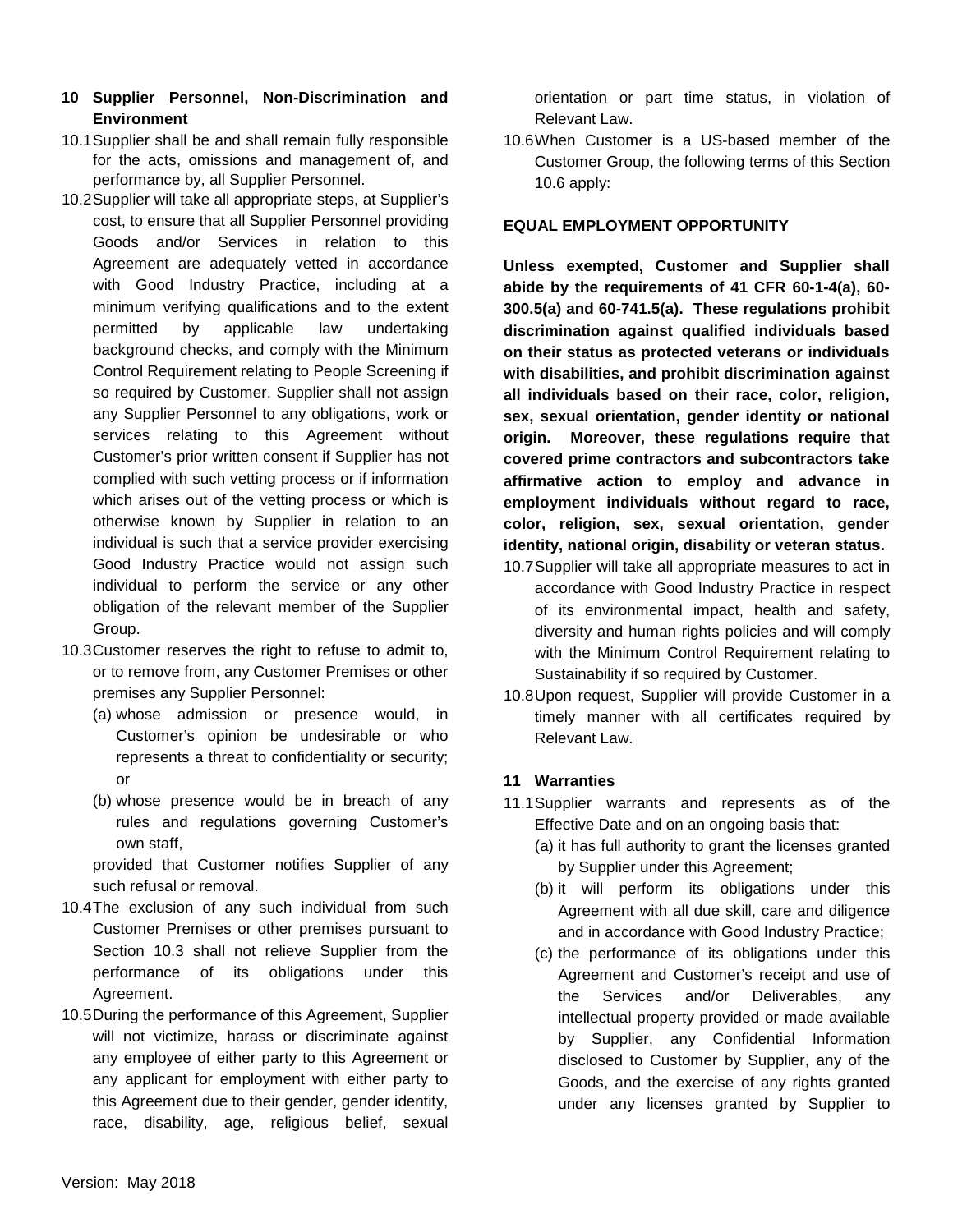Customer, will not infringe any Intellectual Property Rights of any third party;

- (d) its response to Customer's questionnaire regarding third party Minimum Control Requirements (if Customer has requested that Supplier completes it) is true, complete and accurate in all material respects, and it will inform Customer if any of the information changes in any material respect;
- (e) Goods will conform as to quantity, quality and description with the particulars stated in the Purchase Order or the Specification (or both of them);
- (f) Goods will (without prejudice to Section 11.1(e) above) be free from defect, be of satisfactory quality and be fit for the purpose held out by Supplier or made known to it either expressly or by implication;
- (g) Goods will be equal to and comply with in all respects:
	- (i) any samples or patterns provided by either party and accepted by the other; and
	- (ii) the Specification;
- (h) it will perform its obligations under this Agreement in compliance with all Relevant Laws, including without limitation, all Relevant Laws relating to the manufacture and sale of the Goods at the time when the same are supplied;
- (i) Goods and Services provided hereunder shall be provided so that any legislation concerning the automatic transfer of employees on a change of provider of Goods and Services shall not apply to the provision of Goods and Services hereunder or any change of provider of the same. Such legislation shall include without limitation the local enactment of the EU Acquired Rights Directive 77/187/EL as revised and consolidated in Directive 2001/23; and
- (j) it maintains appropriate anti-bribery policies and procedures and will not offer, promise or give any financial or other advantage to anyone (including a public official), whether on behalf of Customer or on behalf of any other person, for any improper purpose or to influence any public official in the exercise of his or her functions and will not request or accept any such advantage.
- 11.2 Without prejudice to any other rights and remedies of Customer, Supplier shall forthwith upon request by Customer replace or (at Customer's option)

repair at its own costs all Goods which are or become defective during the period of 12 months from the date of delivery, where such defect occurs under proper usage and is due to faulty design, or inadequate or faulty materials or workmanship, Supplier's erroneous instructions as to use or any breach by Supplier of any provision of this Agreement. Repairs and replacements shall themselves be subject to the foregoing obligations for a period of 12 months from the date of delivery, reinstallation or passing of tests (if any) whichever is appropriate after repair or replacement.

# **12 Intellectual Property Rights**

- 12.1 Supplier agrees that all Deliverables are the property of Customer.
- 12.2 All Intellectual Property Rights belonging to a party prior to the execution of this Agreement shall remain vested in that party.
- 12.3 Supplier hereby grants to Customer, each other member of the Customer Group, their agents and contractors, a worldwide, royalty-free, nonexclusive, perpetual, non-transferable license (including the right to grant sub-licenses) to use:
	- (a) any and all intellectual property in the Goods; and
	- (b) any other intellectual property provided or made available by Supplier to the extent necessary to:
		- (i) receive or use the Services or Deliverables;
		- (ii) enable Customer to receive the full benefit of ownership of the Goods; and
		- (iii) perform its obligations and exercise rights under this Agreement.
- 12.4 Supplier shall indemnify and hold the Indemnified Parties harmless from and against all claims, demands, causes of action, losses, expenses, liabilities and damages and costs (including without limitation any loss of profit and loss of reputation, and all interest, penalties reasonable legal fees and expenses, and other professional costs and expenses) suffered or incurred by Indemnified Parties, their officers, directors, employees, agents and sub-contractors arising out of or in connection with any claim, demand or action alleging that the performance of the Services or the use or possession of any Goods, Deliverables, Supplier Confidential Information, and/or Services provided or otherwise made available to any Indemnified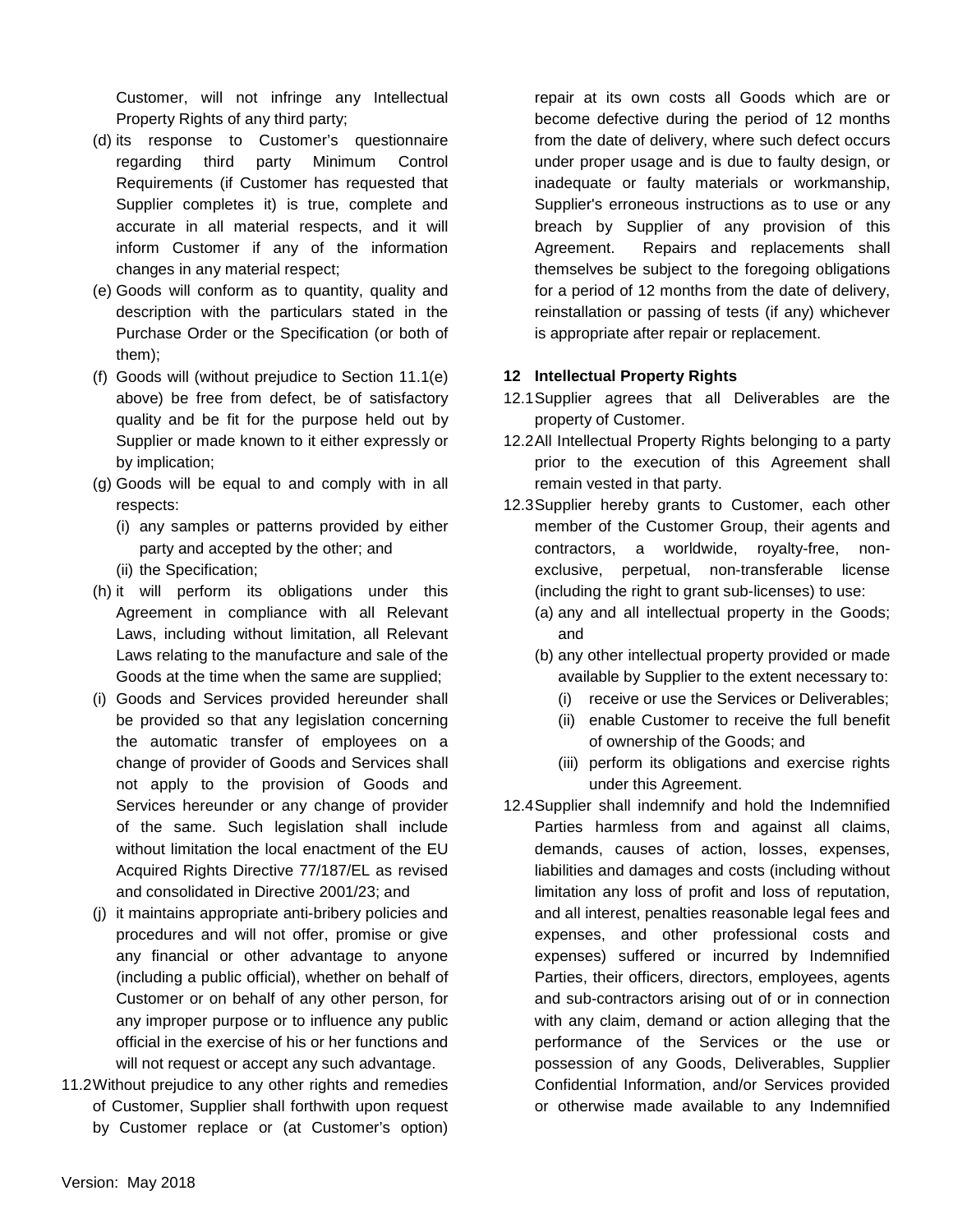Party infringes any Intellectual Property Rights of a third party.

# **13 Confidentiality**

- 13.1 The Receiving Party will treat and keep all Confidential Information of the Disclosing Party as secret and confidential in perpetuity and will not, without the Disclosing Party's written consent, directly or indirectly communicate or disclose (whether in writing or orally or in any other manner) Confidential Information to any other person other than in accordance with the terms of this Agreement. The Receiving Party may disclose Confidential Information of the Disclosing Party to an Affiliate, subcontractor, or agent (provided that such third parties are under confidentiality obligations substantially similar to those set forth herein and the Receiving Party remains responsible to the Disclosing Party for any breach of confidentiality by such third parties) and to employees of the Receiving Party in order to fulfill its obligations or exercise its rights under this Agreement or to receive the benefit of the Services. The foregoing shall not apply to the extent that any Supplier Confidential Information is embodied in or otherwise incorporated into any Goods.
- 13.2 Supplier will take all appropriate steps to ensure that adequate security measures are implemented and maintained regarding the provision of Goods and/or Services under this Agreement and will comply with the Minimum Control Requirements relating to IT Security, Physical Security and Logical Access Management if so required by Customer.
- 13.3 In no circumstances may Supplier Personnel access server rooms, data centers, electrical or telephone closets, or any other areas deemed by Customer to be critical security access areas, without first being cleared for access to, and if cleared for access supervised during access, by Customer.
- 13.4 Supplier may not use the name of Customer or refer to it or any member of the Customer Group, directly or indirectly, in any advertisement, news release, marketing materials, customer or client list, or professional or trade publications, or otherwise publicize its relationship with Customer or any member of the Customer Group in any way without receiving prior written approval from Customer,

which approval may be withheld by Customer in its sole discretion.

# **14 Data Protection and Records Management**

- 14.1 Supplier shall at all times comply with its obligations under all applicable Data Protection Legislation, including maintaining any valid and upto-date registration or notification required under the Data Protection Legislation.
- 14.2 If required by Customer, Supplier shall at all times also comply with the Minimum Control Requirement relating to Data Privacy.
- 14.3 If Supplier Services include Data Processing, Supplier agrees to the terms of the Data Processing Addendum (available at http://www.mmc.com/content/dam/mmcweb/Files/Data\_Processing\_Addendum\_May-2018.pdf), which may be amended from time to time by Customer.
- 14.4 Supplier shall only process Personal Data:
	- (a) for the purpose of providing Goods or Services (or both) to Customer;
	- (b) as otherwise expressly instructed by Customer; and
	- (c) in each case in accordance with Relevant Law.
- 14.5 Supplier shall ensure that it does not publish, disclose or divulge Personal Data to any third party, except to the extent required by a legal requirement in which case it shall give written notice to Customer.
- 14.6 Supplier shall implement appropriate technical and organizational measures to protect Personal Data against unlawful processing and against accidental loss, destruction, damage, alteration or disclosure of the Personal Data including encrypting all Personal Data stored or processed on all digital or electronic portable storage devices. Customer may at reasonable intervals request a detailed written description of the technical and organizational methods employed by Supplier.
- 14.7 Supplier shall promptly notify Customer if:
	- (a) the subject of any Personal Data makes a written request to have access to Personal Data; or
	- (b) it receives any complaint or request or becomes aware of any allegation relating to the Personal Data processed under this Agreement or Customer obligations under Data Protection Legislation; or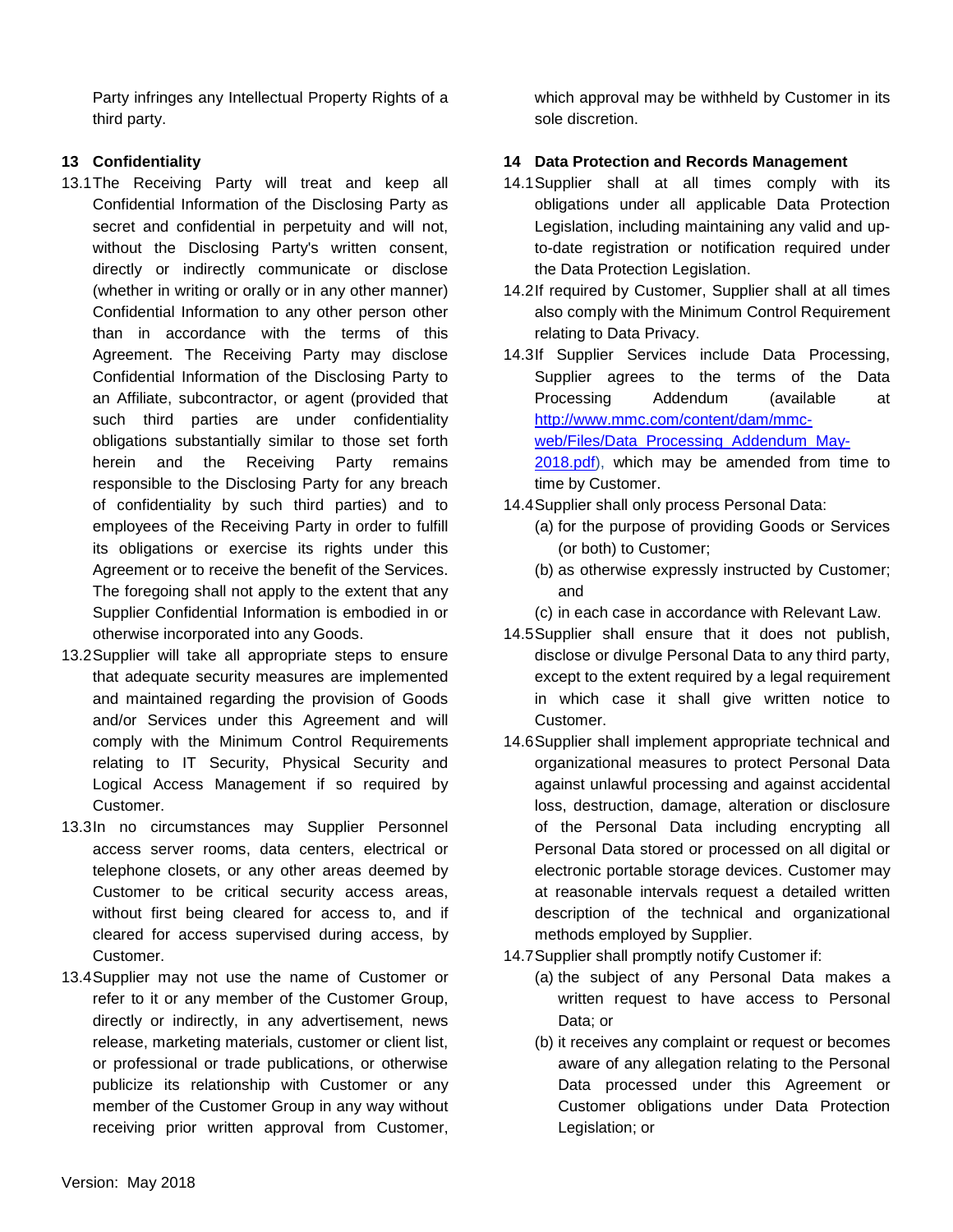- (c) it becomes aware of any loss, damage, destruction, or unauthorised processing or accidental disclosure of Personal Data.
- 14.8 Supplier agrees to indemnify and keep indemnified and hold the Indemnified Parties harmless against all fines, penalties, costs, claims, causes of action, demands, liabilities, expenses, damages or losses (including without limitation any loss of profit and loss of reputation, and all interest, penalties, reasonable legal fees and expenses, and other professional costs and expenses) suffered or incurred by Indemnified Parties arising out of or in connection with a breach by Supplier of this Section 14.
- 14.9 Supplier will implement and comply with adequate records management policies in accordance with Good Industry Practice and will comply with the Minimum Control Requirement relating to Records Management if so required by Customer.

#### **15 Liability**

- 15.1 Neither party limits or excludes its liability;
	- (a) in respect of any deceit, theft, fraud or fraudulent misrepresentation by it or its employees, and in the case of Supplier, by Supplier Personnel;
	- (b) for death or personal injury or property damage caused by the negligence or wilful misconduct of a party or its employees, and in the case of Supplier, by Supplier Personnel;
	- (c) for its indemnification and related obligations;
	- (d) under Section 12 (Intellectual Property Rights);
	- (e) for breach of Section 13 (Confidentiality);
	- (f) for breach of Section 14 (Data Protection and Records Management); or
	- (g) to the extent such limitation or exclusion is not permitted by Relevant Law.
- 15.2 Subject to Section 15.1, the maximum aggregate liability of Supplier to Customer (other than liability covered by Section 15.1) shall be limited to the amount that is equal to 100% of the Charges set forth in this Agreement.
- 15.3 Subject to Section 15.1 the maximum aggregate liability of the Customer Group (other than liability covered by Section 15.1) shall be limited to the amount that is equal to 100% of the Charges set forth in this Agreement.
- 15.4 Subject to Section 15.1, neither party will be liable to the other party for any indirect or consequential

loss or damage including any indirect loss of business or profits, in each case whether arising from negligence, breach of contract or otherwise<sup>1</sup>.

# **16 Termination**

- 16.1 This Agreement may be terminated for convenience by Customer at any time by giving to Supplier not less than 14 days' prior written notice.
- 16.2 This Agreement may be terminated by Customer should Supplier fail to comply with Section 11.1 (j).
- 16.3 The following events shall allow Customer to terminate this Agreement, in whole or in part, immediately upon written notice to Supplier:
	- (a) material breach by Supplier of this Agreement (being a single event or a series of events which are together a material breach) which is either not capable of being remedied, or, if the breach is capable of being remedied, Supplier fails to remedy such breach within 30 days after receiving written notice requiring it to do so; or
	- (b) Supplier is affected by an Insolvency Event.
- 16.4 Supplier shall have the right to serve on Customer a written notice (**Initial Notice**) referring to this Section 16.4 if Customer has failed to pay undisputed invoiced Charges which have been due and payable for a period in excess of 60 days prior to the date of service by Supplier of the Initial Notice. If the sums referenced in the Initial Notice remain unpaid for a period in excess of 14 days following the receipt by Customer of the Initial Notice then Supplier may serve a further notice, stating Supplier's intention to terminate this Agreement attaching the Initial Notice and specifically referring to this Section 16.4 (**Final Notice**). If Customer fails to pay such undisputed invoiced Charges within 14 days of receipt of the Final Notice Supplier may, unless and until Customer pays such undisputed invoiced Charges detailed in the Initial Notice (or if the parties agree on a different amount, that amount), serve notice

l

<sup>&</sup>lt;sup>1</sup> When the Services are performed or the Goods are delivered in Australia "consequential loss or damage" means any damages that do not flow directly and naturally from the relevant breach or circumstances, or damages that could not reasonably be supposed to have been in the contemplation of the parties as a probable result of the breach or the circumstances at the time the parties entered into the Agreement.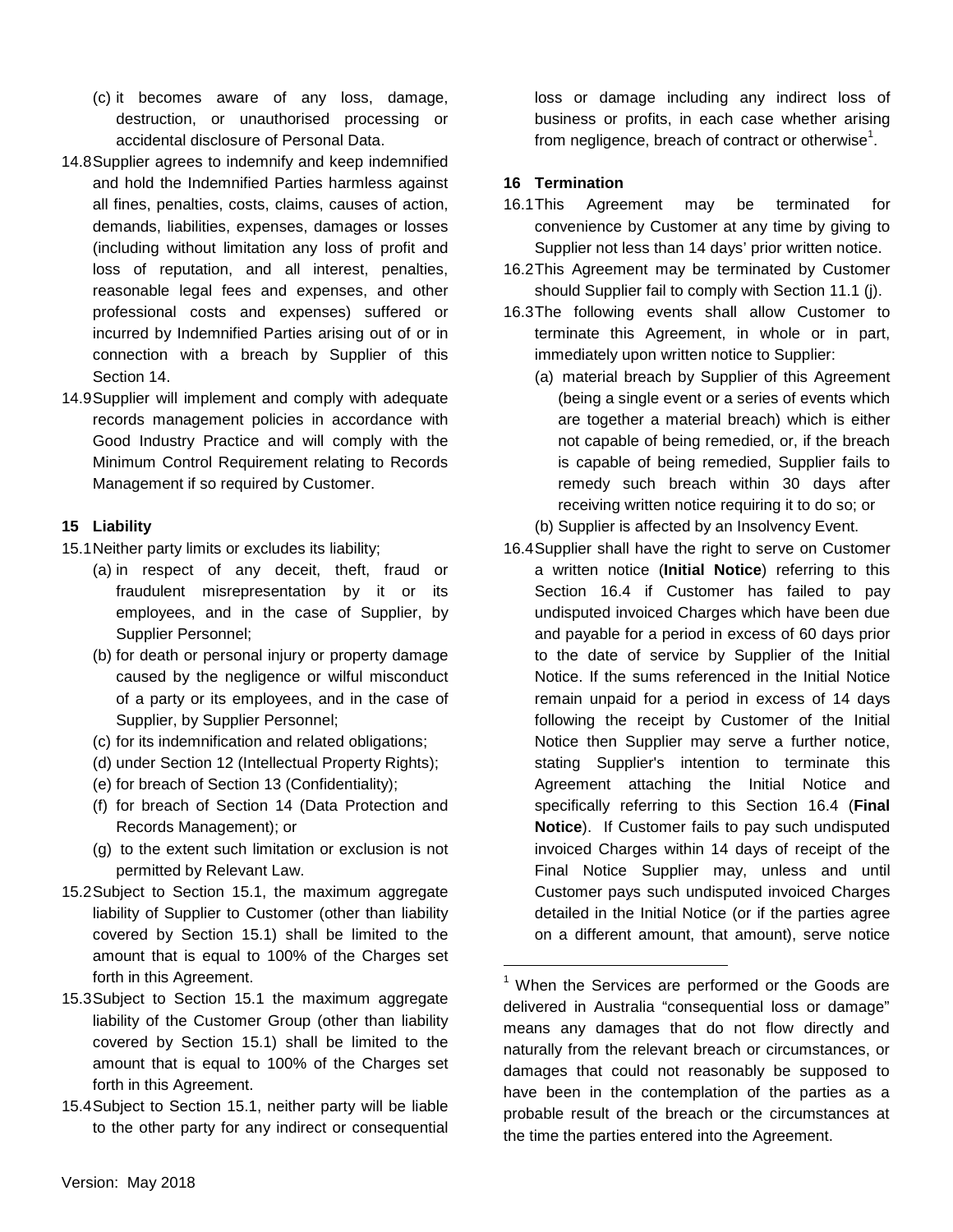on Customer to terminate this Agreement with immediate effect. For the avoidance of doubt, any right of Supplier to terminate this Agreement in accordance with this Section 16.4 shall lapse upon payment by Customer of the undisputed invoiced amounts.

16.5 Any termination or expiry of this Agreement, or completion of the Services, shall not affect any accrued rights or liabilities of either party or the coming into force or continuation in force of any other clauses and provisions of this Agreement which are expressly or by implication intended to come into force or continue in force on or after termination or expiry of this Agreement, or completion of the Services.

#### **17 Exit Management**

#### 17.1 Upon:

- (a) expiration or termination of this Agreement or completion of the Services; or
- (b) expiration or termination of the assignment of any Supplier Personnel to any obligations under or pursuant to this Agreement; or
- (c) the re-assignment of Supplier Personnel to other tasks or roles; or
- (d) Customer's request;

Supplier shall, and shall procure that Supplier Personnel shall:

(i) immediately, or as otherwise advised in writing by Customer, deliver up to Customer, or any third party nominated in writing by Customer, all property belonging to Customer (including any IT equipment, any access credentials such as cards, keys or electronic fobs to Customer Premises, mobile phones and Confidential Information) which may be in the possession of, or under the control of, Supplier or any Supplier Personnel (or both of them); and

(ii) ensure that all access provided by or on behalf of Customer to Customer's systems is fully and properly withdrawn (including changing any passwords or log-ins) from all Supplier Personnel and that email accounts used by Supplier Personnel are immediately terminated. If any property is in electronic form Supplier shall provide Customer with secure and readable copies of the same on magnetic media or, at Customer's option, via email if such information is capable of transmission by e-mail, and shall irretrievably destroy and delete copies so held.

- 17.2 Within 5 days after the earlier of expiry or termination of this Agreement or the completion of the Services for any reason whatsoever, but without prejudice to Supplier's obligations under this Agreement, all property of Supplier shall be removed from the relevant Customer site by Supplier or Supplier Personnel and Supplier shall be liable for any storage charges and all risk, including loss, damage and theft of such property not removed within such 5-day period.
- 17.3 Unless otherwise instructed by Customer, within 30 days after the earlier of expiry or termination of this Agreement or the completion of the Services for any reason whatsoever, Supplier will return or destroy all Personal Data and any copies thereof, unless legislation or regulation prevents it doing so, in which case Supplier undertakes that it will no longer actively process such Personal Data and will comply with the provisions of Section 13 (Confidentiality) in relation to such Personal Data such that the Personal Data remains confidential.
- 17.4 Upon request by Customer, Supplier shall confirm in writing to Customer that it has complied fully with the provisions of Sections 17.1, 17.2 and 17.3 above.

#### **18 General**

- 18.1 **Audit:** Upon reasonable notice to Supplier, Customer may:
	- (a) access any premises used by Supplier to provide the Services or from where the Services are managed or administered;
	- (b) interview any Supplier Personnel; and
	- (c) copy any relevant record

in order to audit Supplier's compliance with this Agreement.

- 18.2 **Amendment and Variation:** No variation to this Agreement shall be valid unless it is in writing, expressly states that it is amending this Agreement, and is signed by each of the parties to it.
- 18.3 **Assignment and Subcontracting:** Supplier shall not be entitled to assign, transfer, subcontract or otherwise deal with its rights and obligations arising under or in connection with this Agreement without Customer's prior written consent. It shall be a condition of any consent given by Customer to